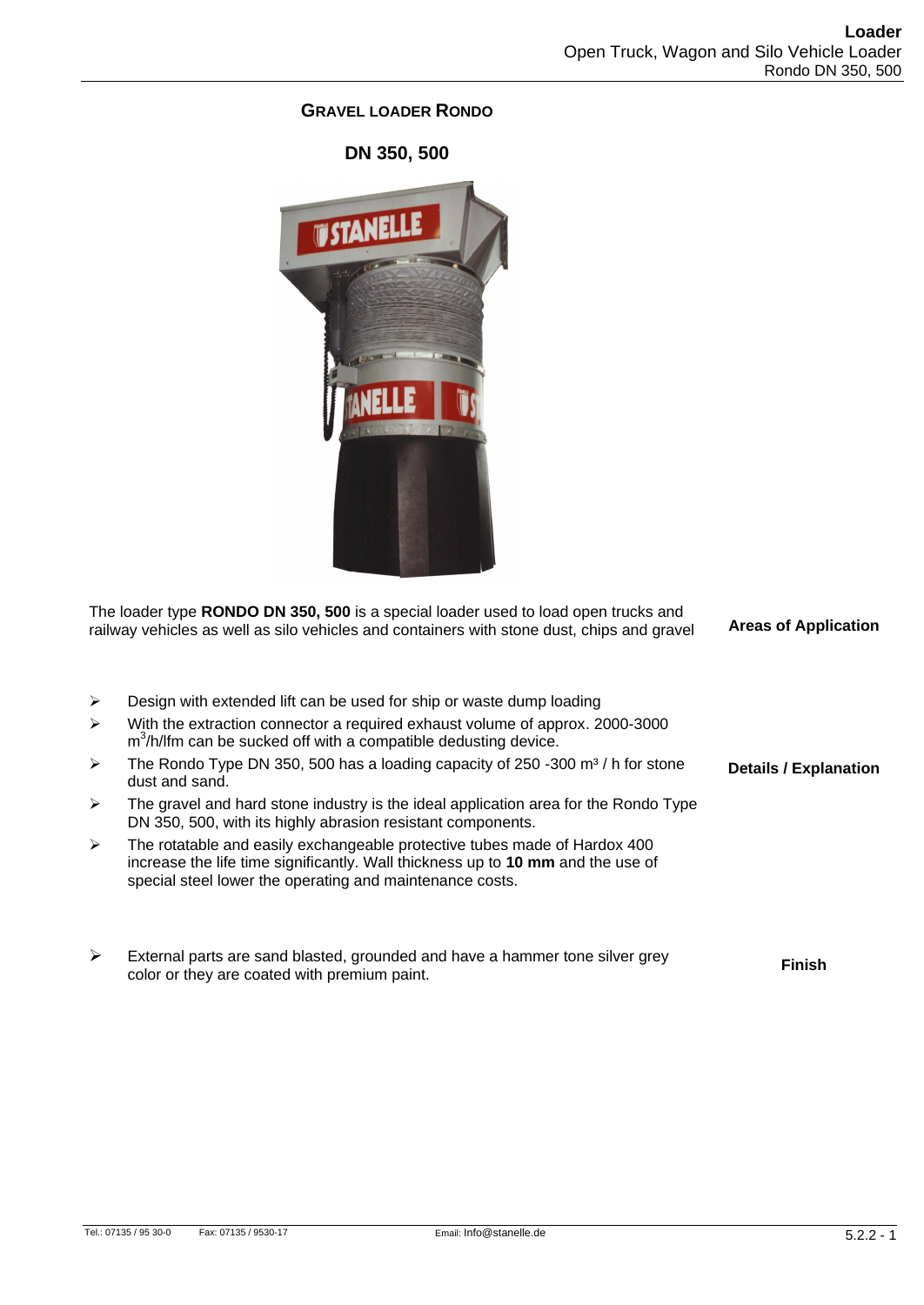### **Dimensions**

| <b>Rondo DN</b>       | 350  | 500  |
|-----------------------|------|------|
| A Construction height | 1600 |      |
| <b>B</b> Lift         | 3140 | 3000 |
| C                     | 1000 | 1260 |
| D                     | 1390 | 1485 |
| E                     | 200  |      |
|                       | 1000 |      |
| G                     | 600  |      |
| H                     | 600  | 600  |